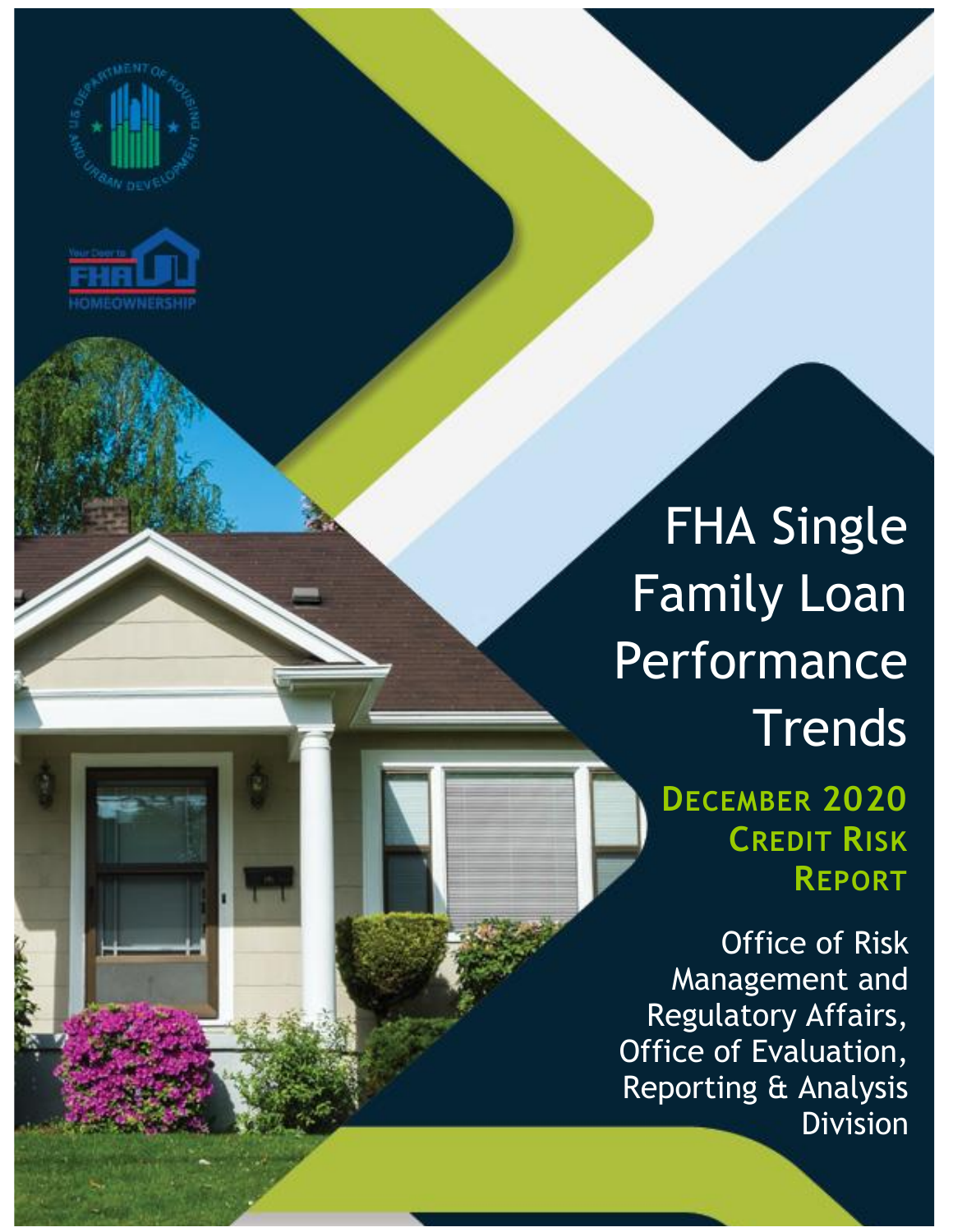## Table of Contents

## Table of Figures

| Figure 1<br>Failure Rate by Fiscal Year. |  |
|------------------------------------------|--|
|------------------------------------------|--|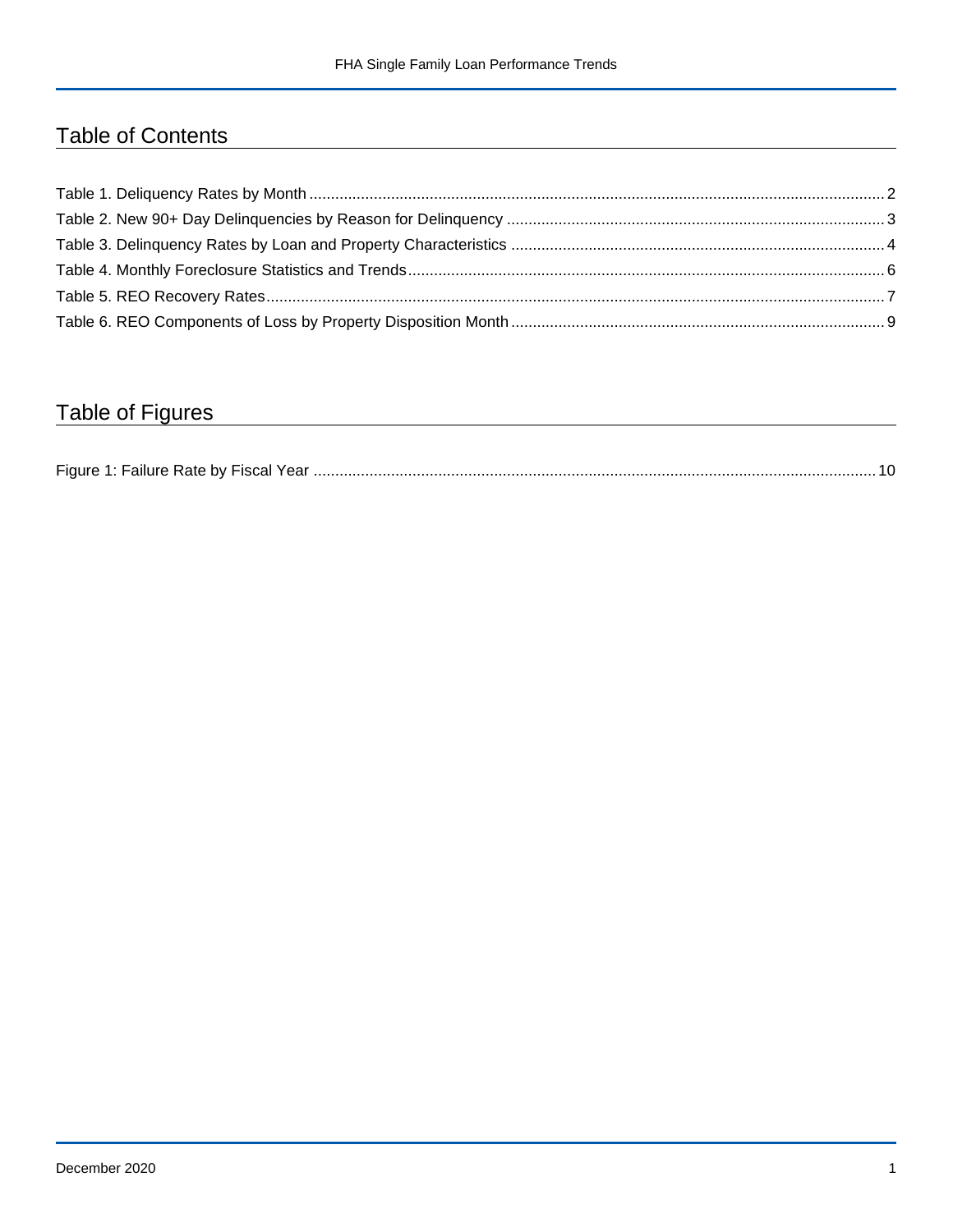|          |                                 |        | Delinquency Rates <sup>a</sup> (%) |        | Exceptions <sup>b</sup> (%) |               |                                             |
|----------|---------------------------------|--------|------------------------------------|--------|-----------------------------|---------------|---------------------------------------------|
|          | Active<br>Insurance in<br>Force |        |                                    |        |                             |               | Serious<br>Delinquency<br>Rate <sup>c</sup> |
| Month    | (EOM)                           | 30-day | 60-day                             | 90-day | In Foreclosure              | In Bankruptcy | (%)                                         |
|          |                                 |        | <b>Non-Seasonally Adjusted</b>     |        |                             |               |                                             |
| Dec 2019 | 8,096,131                       | 5.35   | 1.85                               | 2.52   | 0.90                        | 0.93          | 4.35                                        |
| Jan 2020 | 8,125,137                       | 5.09   | 1.75                               | 2.25   | 0.92                        | 0.94          | 4.12                                        |
| Feb      | 8,128,001                       | 5.16   | 1.65                               | 2.17   | 0.93                        | 0.94          | 4.04                                        |
| Mar      | 8,122,723                       | 5.59   | 1.61                               | 2.72   | 0.56                        | 0.69          | 3.97                                        |
| Apr      | 8,118,070                       | 9.20   | 2.28                               | 3.00   | 0.40                        | 0.64          | 4.04                                        |
| May      | 8,098,590                       | 6.37   | 5.99                               | 4.01   | 0.34                        | 0.56          | 4.91                                        |
| Jun      | 8,066,691                       | 4.74   | 3.71                               | 8.13   | 0.25                        | 0.58          | 8.97                                        |
| Jul      | 8,038,312                       | 4.15   | 2.51                               | 9.74   | 0.26                        | 0.58          | 10.58                                       |
| Aug      | 8,013,146                       | 4.12   | 2.16                               | 10.48  | 0.26                        | 0.62          | 11.35                                       |
| Sep      | 7,988,354                       | 4.01   | 1.99                               | 10.72  | 0.25                        | 0.61          | 11.59                                       |
| Oct      | 7,953,267                       | 3.90   | 1.82                               | 10.89  | 0.24                        | 0.60          | 11.73                                       |
| Nov      | 7,913,900                       | 3.89   | 1.71                               | 11.07  | 0.23                        | 0.60          | 11.90                                       |
| Dec      | 7,872,710                       | 3.92   | 1.69                               | 11.07  | 0.22                        | 0.59          | 11.89                                       |
|          |                                 |        | <b>Seasonally Adjusted</b>         |        |                             |               |                                             |
| Dec 2019 | 8,096,131                       | 4.75   | 1.61                               | 2.30   | 0.90                        | 0.93          | 4.14                                        |
| Jan 2020 | 8,125,137                       | 4.88   | 1.57                               | 2.03   | 0.92                        | 0.93          | 3.88                                        |
| Feb      | 8,128,001                       | 5.26   | 1.68                               | 2.06   | 0.91                        | 0.94          | 3.91                                        |
| Mar      | 8,122,723                       | 6.47   | 1.86                               | 2.83   | 0.54                        | 0.70          | 4.07                                        |
| Apr      | 8,118,070                       | 10.05  | 2.61                               | 3.15   | 0.39                        | 0.64          | 4.18                                        |
| May      | 8,098,590                       | 6.80   | 6.62                               | 4.26   | 0.34                        | 0.55          | 5.15                                        |
| Jun      | 8,066,691                       | 4.81   | 3.93                               | 8.63   | 0.25                        | 0.57          | 9.45                                        |
| Jul      | 8,038,312                       | 4.25   | 2.56                               | 10.40  | 0.26                        | 0.58          | 11.24                                       |
| Aug      | 8,013,146                       | 4.02   | 2.10                               | 10.88  | 0.26                        | 0.62          | 11.76                                       |
| Sep      | 7,988,354                       | 3.85   | 1.88                               | 10.76  | 0.26                        | 0.62          | 11.64                                       |
| Oct      | 7,953,267                       | 3.67   | 1.68                               | 10.74  | 0.25                        | 0.60          | 11.60                                       |
| Nov      | 7,913,900                       | 3.54   | 1.52                               | 10.34  | 0.23                        | 0.60          | 11.17                                       |
| Dec      | 7,872,710                       | 3.48   | 1.48                               | 10.13  | 0.22                        | 0.59          | 10.94                                       |

<span id="page-2-0"></span>**Table 1. Delinquency Rates by Month**

EOM = end of month.

<sup>a</sup> The 90-day category includes all loans that are at least 3 months delinquent excluding those loans in-foreclosure or in-bankruptcy

processing.Included in the delinquency counts are loans under active consideration for loss mitigation foreclosure avoidance.

 $b$  Exceptions are counted separately from delinquencies, regardless of the length of the delinquency period.

<sup>c</sup> Serious delinquency rates are the sum of 90 day delinquencies, plus in-foreclosures and in-bankruptcies.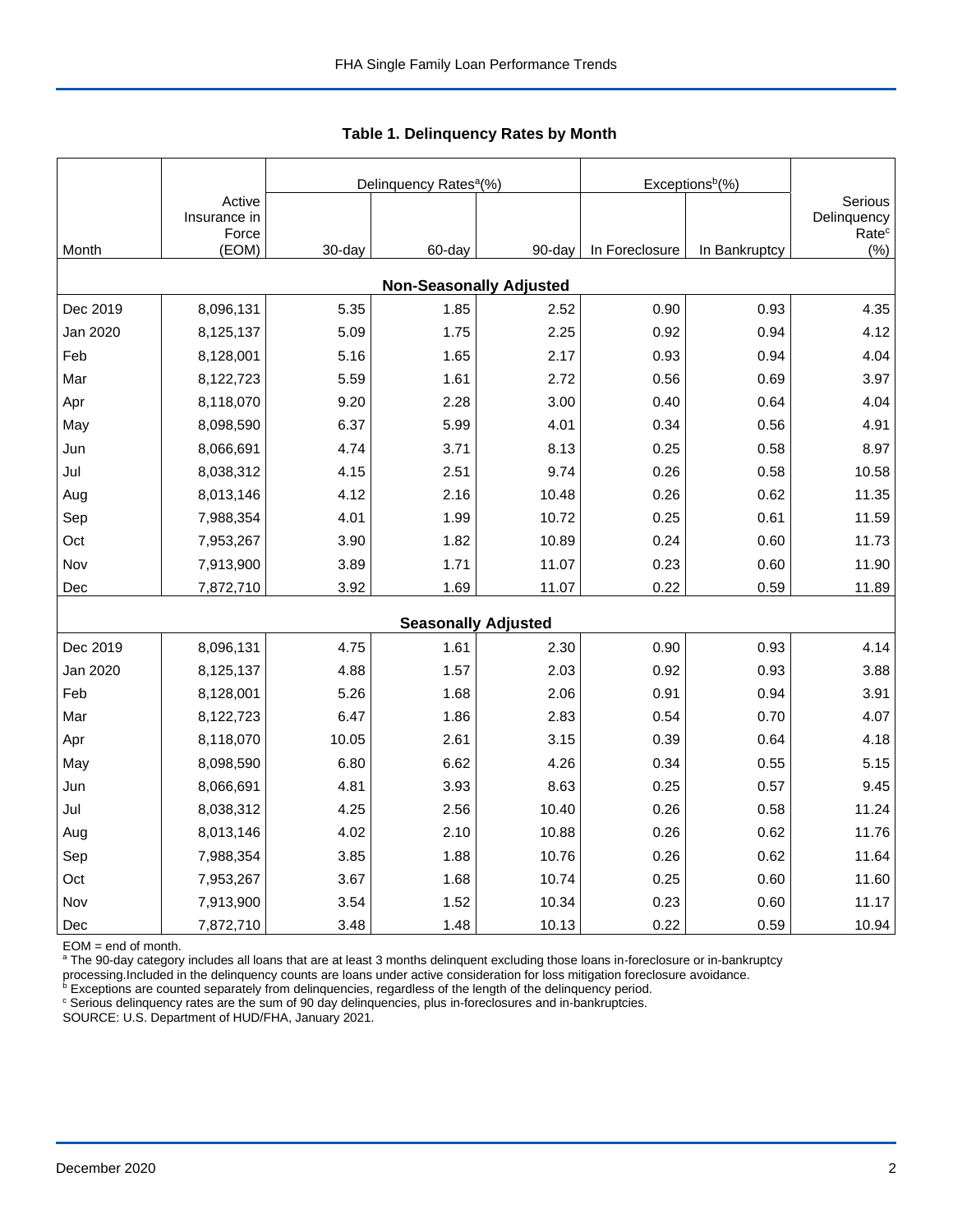|                                  |                                 |                           | Share by Reason for Delinquency (%) |                          |                                                        |                                |               |                                    |        |  |  |  |
|----------------------------------|---------------------------------|---------------------------|-------------------------------------|--------------------------|--------------------------------------------------------|--------------------------------|---------------|------------------------------------|--------|--|--|--|
| Fiscal<br>Year<br>and<br>Quarter | New 90+<br>Day<br>Delinquencies | Reduction<br>of<br>Income | Unemployed                          | Excessive<br>Obligations | Death or<br>Illness of<br>Principal<br><b>Borrower</b> | Marital<br><b>Difficulties</b> | No<br>Contact | National<br>Emergency <sup>a</sup> | Otherb |  |  |  |
| 2015 Q4                          | 88,262                          | 30.44                     | 6.56                                | 22.00                    | 12.73                                                  | 4.02                           | 12.10         | 0.39                               | 11.77  |  |  |  |
| 2016 Q1                          | 92,606                          | 30.53                     | 6.38                                | 22.39                    | 12.93                                                  | 4.04                           | 11.23         | 0.46                               | 12.04  |  |  |  |
| 2016 Q2                          | 78,978                          | 30.06                     | 6.65                                | 22.53                    | 12.75                                                  | 3.93                           | 11.80         | 0.52                               | 11.76  |  |  |  |
| 2016 Q3                          | 66,500                          | 30.72                     | 6.72                                | 22.74                    | 13.28                                                  | 4.18                           | 10.57         | 0.69                               | 11.10  |  |  |  |
| 2016 Q4                          | 85,289                          | 31.67                     | 6.96                                | 23.48                    | 13.06                                                  | 4.02                           | 9.55          | 0.69                               | 10.57  |  |  |  |
| 2017 Q1                          | 94,958                          | 31.20                     | 6.69                                | 24.02                    | 13.07                                                  | 3.80                           | 9.11          | 0.82                               | 11.28  |  |  |  |
| 2017 Q2                          | 75,376                          | 31.32                     | 6.83                                | 23.93                    | 13.11                                                  | 3.83                           | 9.68          | 1.00                               | 10.31  |  |  |  |
| 2017 Q3                          | 65,531                          | 30.39                     | 6.74                                | 23.88                    | 13.65                                                  | 3.90                           | 9.74          | 1.34                               | 10.37  |  |  |  |
| 2017 Q4                          | 87,286                          | 30.91                     | 6.73                                | 24.26                    | 12.84                                                  | 3.73                           | 8.98          | 1.72                               | 10.84  |  |  |  |
| 2018 Q1                          | 157,584                         | 23.78                     | 4.45                                | 22.00                    | 8.48                                                   | 2.37                           | 7.14          | 1.55                               | 30.23  |  |  |  |
| 2018 Q2                          | 88,660                          | 28.43                     | 5.93                                | 23.75                    | 11.47                                                  | 3.22                           | 8.71          | 1.97                               | 16.53  |  |  |  |
| 2018 Q3                          | 64,397                          | 29.83                     | 6.33                                | 24.24                    | 12.51                                                  | 3.73                           | 8.78          | 3.14                               | 11.44  |  |  |  |
| 2018 Q4                          | 84,222                          | 30.17                     | 6.40                                | 24.37                    | 12.69                                                  | 3.76                           | 8.63          | 4.00                               | 9.98   |  |  |  |
| 2019 Q1                          | 92,065                          | 29.56                     | 6.24                                | 24.47                    | 12.64                                                  | 3.51                           | 8.56          | 5.06                               | 9.97   |  |  |  |
| 2019 Q2                          | 84,788                          | 29.11                     | 6.38                                | 23.42                    | 12.55                                                  | 3.51                           | 8.62          | 7.17                               | 9.24   |  |  |  |
| 2019 Q3                          | 69,223                          | 27.27                     | 6.12                                | 22.85                    | 12.49                                                  | 3.56                           | 7.86          | 10.82                              | 9.02   |  |  |  |
| 2019 Q4                          | 90,457                          | 25.83                     | 5.78                                | 22.30                    | 11.76                                                  | 3.18                           | 7.48          | 15.22                              | 8.44   |  |  |  |
| 2020 Q1                          | 113,969                         | 21.85                     | 4.81                                | 18.77                    | 9.61                                                   | 2.44                           | 7.05          | 24.00                              | 11.46  |  |  |  |
| 2020 Q2                          | 86,525                          | 16.95                     | 4.86                                | 15.51                    | 7.63                                                   | 1.84                           | 8.48          | 37.37                              | 7.36   |  |  |  |
| 2020 Q3                          | 467,424                         | 4.68                      | 2.15                                | 1.88                     | 0.77                                                   | 0.14                           | 1.33          | 86.21                              | 2.83   |  |  |  |
| 2020 Q4                          | 349,928                         | 3.76                      | 1.94                                | 1.63                     | 0.75                                                   | 0.11                           | 1.58          | 87.72                              | 2.51   |  |  |  |
| 2021 Q1                          | 189,163                         | 4.02                      | 2.14                                | 2.42                     | 1.33                                                   | 0.22                           | 4.40          | 82.61                              | 2.86   |  |  |  |

<span id="page-3-0"></span>**Table 2. New 90+ Day Delinquencies by Reason for Delinquency**

<sup>a</sup> Includes neighborhood problems and COVID-19 Pandemic.<br><sup>b</sup> Includes abandonment of property, distant employment transfer, property problems, inability to sell or rent property, military service, business failure, casualty loss, energy-environment cost, servicing problems, payment adjustment, payment dispute, transfer of ownership pending fraud and incarceration.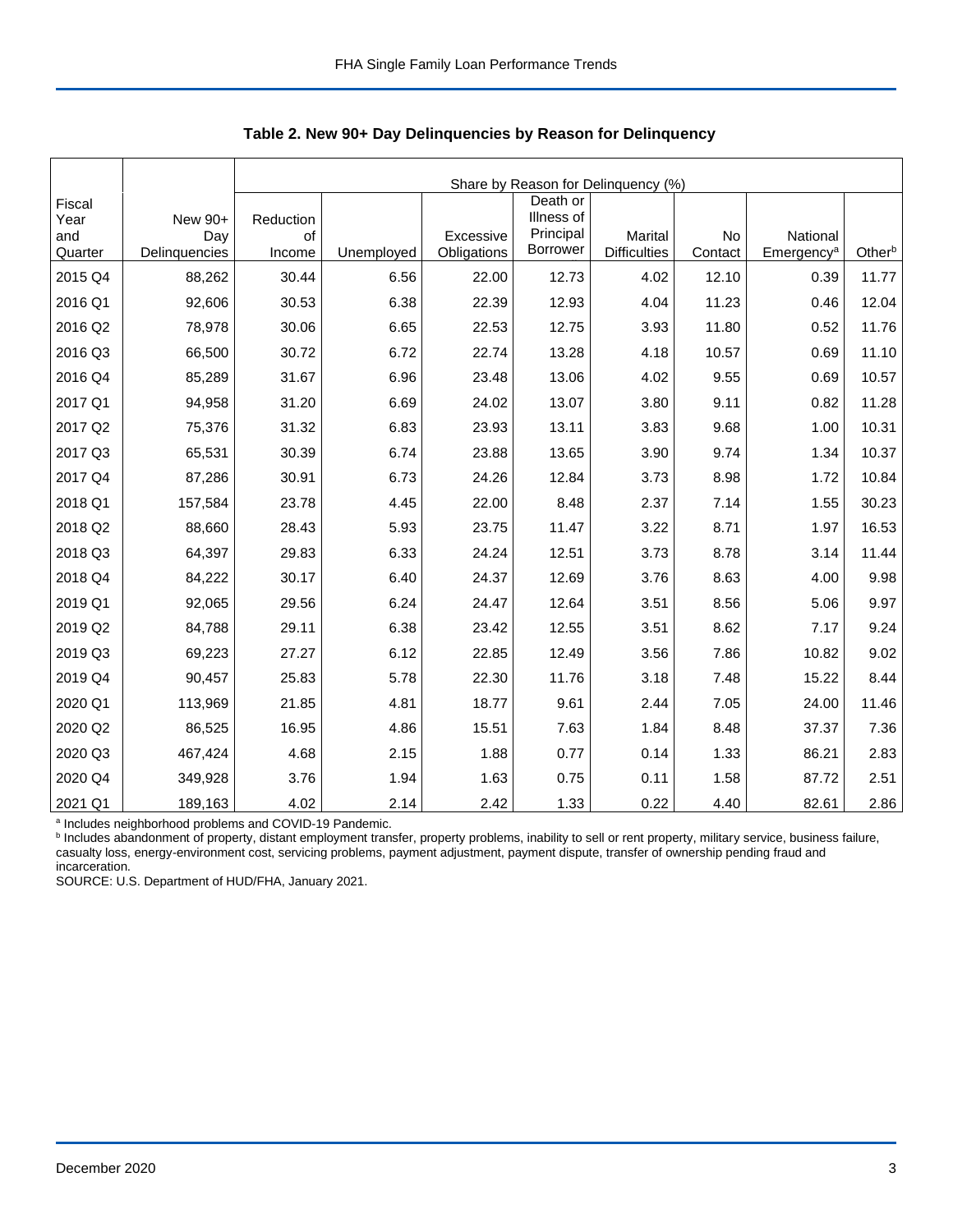|                            |                     | Rates in Percent of Active Loan Counts |        |        |         |             |            |                        |
|----------------------------|---------------------|----------------------------------------|--------|--------|---------|-------------|------------|------------------------|
|                            | <b>IIF</b>          | All Past                               |        |        |         | In          | In         | Serious<br>Delinquency |
| <b>Loan Purpose</b>        | Shares <sup>a</sup> | Due <sup>b</sup>                       | 30 Day | 60 Day | 90+ Day | Foreclosure | Bankruptcy | Rate <sup>c</sup>      |
| All Active Loans           | 7,872,710           | 17.49                                  | 3.92   | 1.69   | 11.07   | 0.22        | 0.59       | 11.89                  |
| Purchase                   | 69.11               | 19.12                                  | 4.30   | 1.88   | 12.09   | 0.22        | 0.63       | 12.94                  |
| Refinance                  | 30.89               | 13.86                                  | 3.06   | 1.27   | 8.81    | 0.22        | 0.50       | 9.53                   |
| Refinance                  |                     |                                        |        |        |         |             |            |                        |
| <b>Refinance Loans</b>     | 2,432,265           | 13.86                                  | 3.06   | 1.27   | 8.81    | 0.22        | 0.50       | 9.53                   |
| Conventional               | 31.69               | 14.81                                  | 3.44   | 1.37   | 9.11    | 0.31        | 0.59       | 10.00                  |
| No Cash-out                | 18.20               | 14.06                                  | 3.37   | 1.32   | 8.47    | 0.30        | 0.60       | 9.38                   |
| Cash-out                   | 13.48               | 15.81                                  | 3.54   | 1.43   | 9.97    | 0.31        | 0.57       | 10.84                  |
| <b>FHA</b>                 | 14.25               | 14.36                                  | 3.03   | 1.33   | 9.44    | 0.13        | 0.43       | 10.00                  |
| No Cash-out                | 7.54                | 12.54                                  | 2.77   | 1.19   | 8.06    | 0.12        | 0.40       | 8.58                   |
| Cash-out                   | 6.71                | 16.41                                  | 3.33   | 1.49   | 11.00   | 0.13        | 0.46       | 11.60                  |
| Streamline                 | 54.06               | 13.17                                  | 2.84   | 1.20   | 8.47    | 0.19        | 0.48       | 9.13                   |
| <b>Credit Score Ranged</b> |                     |                                        |        |        |         |             |            |                        |
| Loans with Credit Scores   | 6,259,883           | 18.12                                  | 3.97   | 1.74   | 11.62   | 0.21        | 0.58       | 12.41                  |
| < 500                      | 0.09                | 35.54                                  | 7.53   | 3.26   | 21.52   | 1.12        | 2.11       | 24.75                  |
| 500-579                    | 1.70                | 32.46                                  | 7.55   | 3.17   | 19.27   | 0.79        | 1.68       | 21.74                  |
| 580-619                    | 8.14                | 29.80                                  | 6.53   | 2.95   | 18.78   | 0.41        | 1.13       | 20.31                  |
| 620-659                    | 32.96               | 23.81                                  | 5.25   | 2.34   | 15.14   | 0.25        | 0.81       | 16.21                  |
| 660-719                    | 39.37               | 15.03                                  | 3.26   | 1.39   | 9.81    | 0.15        | 0.41       | 10.38                  |
| 720-850                    | 17.74               | 7.60                                   | 1.65   | 0.66   | 5.03    | 0.09        | 0.17       | 5.29                   |
| <b>Fiscal Year Cohort</b>  |                     |                                        |        |        |         |             |            |                        |
| <b>All Cohorts</b>         | 7,872,710           | 17.49                                  | 3.92   | 1.69   | 11.07   | 0.22        | 0.59       | 11.89                  |
| pre-2006                   | 8.19                | 19.24                                  | 5.53   | 2.20   | 10.20   | 0.39        | 0.91       | 11.50                  |
| 2006                       | 0.88                | 23.90                                  | 5.81   | 2.50   | 13.77   | 0.64        | 1.18       | 15.59                  |
| 2007                       | 0.84                | 26.75                                  | 6.49   | 2.73   | 15.22   | 0.89        | 1.42       | 17.53                  |
| 2008                       | 1.96                | 27.14                                  | 6.36   | 2.60   | 15.84   | 0.97        | 1.37       | 18.18                  |
| 2009                       | 4.04                | 20.44                                  | 4.79   | 1.97   | 12.07   | 0.61        | 1.00       | 13.68                  |
| 2010                       | 5.01                | 17.21                                  | 3.92   | 1.61   | 10.56   | 0.34        | 0.78       | 11.68                  |
| 2011                       | 4.02                | 15.62                                  | 3.45   | 1.43   | 9.77    | 0.26        | 0.72       | 10.74                  |
| 2012                       | 5.03                | 13.96                                  | 2.93   | 1.24   | 9.01    | 0.16        | 0.62       | 9.79                   |
| 2013                       | 7.07                | 12.68                                  | 2.68   | 1.10   | 8.20    | 0.14        | 0.55       | 8.89                   |
| 2014                       | 3.23                | 19.54                                  | 4.29   | 1.74   | 12.16   | 0.30        | 1.06       | 13.51                  |
| 2015                       | 5.75                | 19.64                                  | 4.23   | 1.77   | 12.50   | 0.24        | 0.90       | 13.64                  |
| 2016                       | 8.31                | 19.93                                  | 4.37   | 1.82   | 12.76   | 0.22        | 0.76       | 13.74                  |
| 2017                       | 9.36                | 21.00                                  | 4.39   | 1.90   | 13.85   | 0.20        | 0.66       | 14.70                  |
| 2018                       | 7.94                | 24.10                                  | 4.74   | 2.24   | 16.31   | 0.21        | 0.59       | 17.11                  |
| 2019                       | 8.32                | 23.41                                  | 4.40   | 2.16   | 16.47   | 0.11        | 0.28       | 16.86                  |
| 2020                       | 15.51               | 11.24                                  | 2.75   | 1.33   | 7.12    | 0.01        | 0.04       | 7.16                   |
| 2021                       | 4.54                | 1.07                                   | 0.92   | 0.13   | 0.03    | 0.00        | 0.00       | 0.03                   |

<span id="page-4-0"></span>Table 3. Delinquency Rates by Loan and Property Characteristics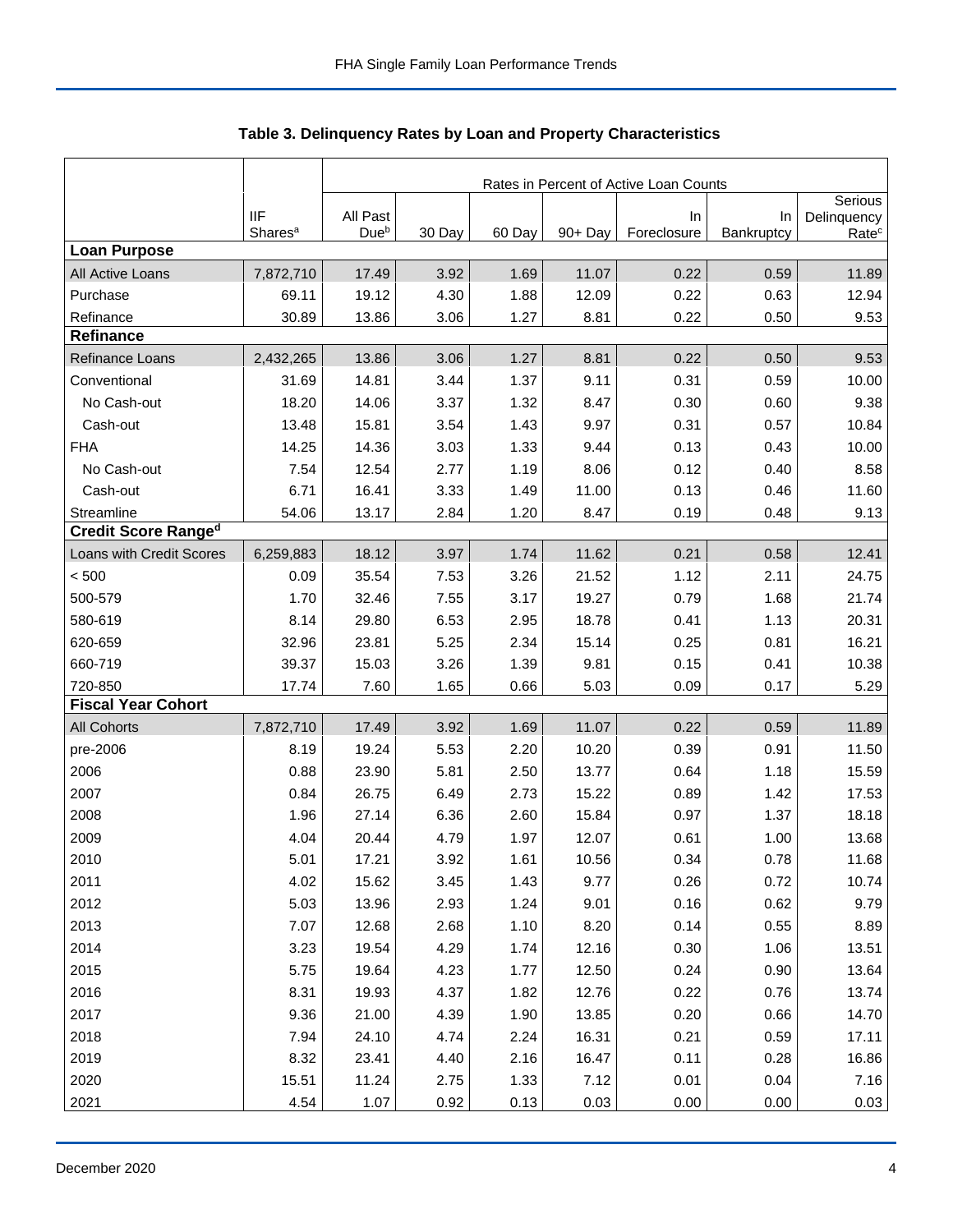|                                           |                                   |                              |        |        |         | Rates in Percent of Active Loan Counts |                  |                   |
|-------------------------------------------|-----------------------------------|------------------------------|--------|--------|---------|----------------------------------------|------------------|-------------------|
|                                           |                                   |                              |        |        |         |                                        |                  | Seriously         |
|                                           | <b>IIF</b><br>Shares <sup>a</sup> | All Past<br>Due <sup>b</sup> | 30 Day | 60 Day | 90+ Day | In<br>Foreclosure                      | In<br>Bankruptcy | Delinquency       |
| Loan Amount at Origination (\$ thousands) |                                   |                              |        |        |         |                                        |                  | Rate <sup>c</sup> |
| All Loan Amounts                          | 7,872,710                         | 17.49                        | 3.92   | 1.69   | 11.07   | 0.22                                   | 0.59             | 11.89             |
| < 50                                      | 2.32                              | 15.21                        | 4.87   | 1.76   | 7.44    | 0.47                                   | 0.67             | 8.58              |
| 50-99                                     | 20.17                             | 16.12                        | 4.39   | 1.78   | 8.89    | 0.33                                   | 0.73             | 9.94              |
| 100-149                                   | 25.76                             | 17.15                        | 4.11   | 1.74   | 10.37   | 0.23                                   | 0.70             | 11.30             |
| 150-199                                   | 20.31                             | 17.69                        | 3.88   | 1.71   | 11.33   | 0.19                                   | 0.58             | 12.10             |
| 200-249                                   | 13.36                             | 17.84                        | 3.58   | 1.64   | 12.01   | 0.15                                   | 0.47             | 12.63             |
| 250-399                                   | 15.06                             | 19.04                        | 3.37   | 1.55   | 13.58   | 0.14                                   | 0.39             | 14.12             |
| 400-499                                   | 1.88                              | 20.02                        | 2.94   | 1.38   | 15.27   | 0.15                                   | 0.28             | 15.70             |
| >499                                      | 1.15                              | 21.80                        | 2.64   | 1.37   | 17.35   | 0.21                                   | 0.22             | 17.78             |
| <b>Property Type</b>                      |                                   |                              |        |        |         |                                        |                  |                   |
| All Property Types                        | 7,872,710                         | 17.49                        | 3.92   | 1.69   | 11.07   | 0.22                                   | 0.59             | 11.89             |
| Detached                                  | 86.32                             | 17.58                        | 3.96   | 1.71   | 11.10   | 0.21                                   | 0.60             | 11.91             |
| Manufactured Housing                      | 3.53                              | 15.45                        | 4.26   | 1.74   | 8.45    | 0.40                                   | 0.61             | 9.45              |
| 2-4 Units                                 | 2.26                              | 18.28                        | 3.02   | 1.44   | 13.09   | 0.39                                   | 0.34             | 13.82             |
| Condo                                     | 2.70                              | 14.40                        | 2.67   | 1.25   | 9.81    | 0.21                                   | 0.46             | 10.48             |
| Townhouse                                 | 5.20                              | 18.65                        | 3.93   | 1.73   | 12.18   | 0.23                                   | 0.57             | 12.98             |
| <b>Purchase Loan Type</b>                 |                                   |                              |        |        |         |                                        |                  |                   |
| All Purchase Loans                        | 5,440,050                         | 19.12                        | 4.30   | 1.88   | 12.09   | 0.22                                   | 0.63             | 12.94             |
| Repeat                                    | 15.77                             | 16.07                        | 3.78   | 1.51   | 10.04   | 0.19                                   | 0.54             | 10.77             |
| First-time                                | 84.23                             | 19.69                        | 4.40   | 1.95   | 12.47   | 0.23                                   | 0.64             | 13.34             |
| Down Payment Assistance (DPA) Type        |                                   |                              |        |        |         |                                        |                  |                   |
| All Sources of Funds                      | 7,872,710                         | 17.49                        | 3.92   | 1.69   | 11.07   | 0.22                                   | 0.59             | 11.89             |
| Government                                | 8.34                              | 20.16                        | 4.43   | 2.11   | 12.67   | 0.26                                   | 0.70             | 13.62             |
| Relative                                  | 16.13                             | 22.18                        | 4.87   | 2.12   | 14.29   | 0.22                                   | 0.67             | 15.19             |
| Other                                     | 1.88                              | 24.02                        | 5.58   | 2.48   | 14.42   | 0.37                                   | 1.17             | 15.96             |
| Seller Funded                             | 0.49                              | 31.33                        | 7.10   | 3.06   | 18.43   | 0.89                                   | 1.84             | 21.16             |
| No DPA                                    | 73.16                             | 15.89                        | 3.58   | 1.52   | 10.05   | 0.21                                   | 0.54             | 10.79             |

**Table 3. Delinquency Rates by Loan and Property Characteristics**

IIF = insurance in force.

<sup>a</sup> For each subpanel, the loan shares add to 100%. However, in some of the subpanels, the total loans in the analysis do not add to 100% of IIF. For example, the IIF shares for refinance loans add to 100% of refinance loans. Streamline refinance loans are not included in the Credit Score

Range analysis; the IIF shares in that panel, add to 100% of fully-underwritten loans.<br><sup>b</sup> Includes all loans 30 or more days past due, including those in bankruptcy or foreclosure.

c Includes all loans 90 days past due plus all in-bankruptcy and in-foreclosure cases.

<sup>d</sup> Credit score reporting began in May 2004 but was not mandatory until July 2008. Streamline Refinance loans do not require credit score reporting.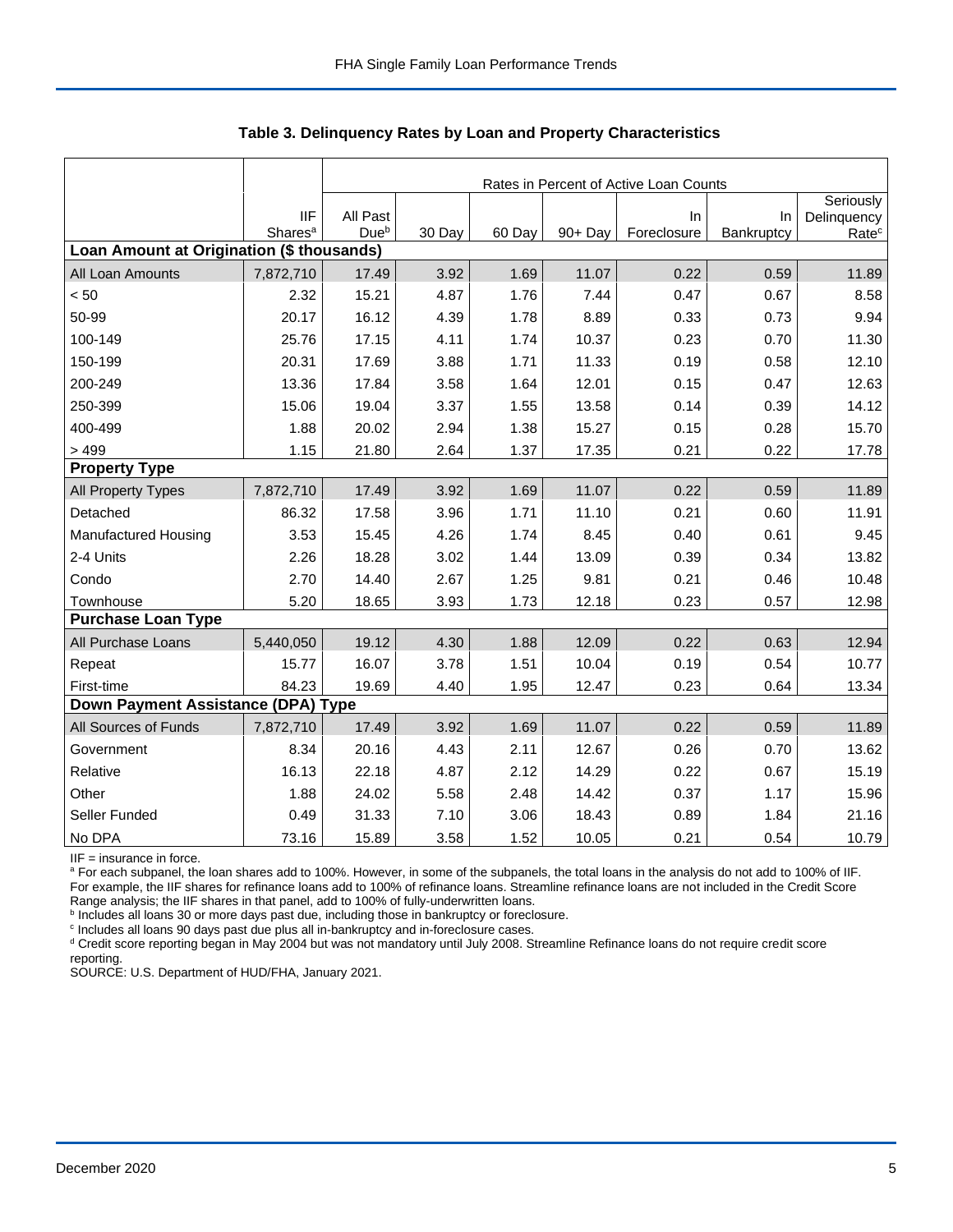|        |       |              |               |                          |             | Foreclosure             | Annualized           |
|--------|-------|--------------|---------------|--------------------------|-------------|-------------------------|----------------------|
| Fiscal |       | Insurance in | Foreclosure   | In                       | Foreclosure | Starts:                 | Foreclosure          |
| Year   | Month | Force        | <b>Starts</b> | Foreclosure <sup>a</sup> | Claimsb     | 6-month MA <sup>c</sup> | Rate <sup>do</sup> % |
| 2018   | Dec   | 7,989,699    | 8,859         | 93,261                   | 4,756       | 8,621                   | 0.71                 |
|        | Jan   | 8,005,645    | 9,879         | 91,506                   | 5,066       | 8,915                   | 0.76                 |
|        | Feb   | 8,007,772    | 9,945         | 92,797                   | 5,023       | 8,994                   | 0.75                 |
|        | Mar   | 8,007,182    | 10,252        | 92,153                   | 5,708       | 9,365                   | 0.85                 |
|        | Apr   | 8,012,065    | 9,702         | 90,663                   | 5,405       | 9,521                   | 0.81                 |
|        | May   | 8,015,714    | 10,277        | 89,409                   | 5,804       | 9,819                   | 0.87                 |
|        | Jun   | 8,024,523    | 9,113         | 87,390                   | 5,440       | 9,861                   | 0.81                 |
|        | Jul   | 8,031,487    | 8,389         | 82,258                   | 4,882       | 9,613                   | 0.73                 |
|        | Aug   | 8,037,609    | 9,820         | 85,106                   | 5,207       | 9,592                   | 0.77                 |
|        | Sep   | 8,048,639    | 7,835         | 83,334                   | 4,151       | 9,189                   | 0.62                 |
| 2019   | Oct   | 8,062,967    | 10,364        | 81,407                   | 5,549       | 9,300                   | 0.82                 |
|        | Nov   | 8,077,125    | 9,325         | 80,980                   | 4,488       | 9,141                   | 0.66                 |
|        | Dec   | 8,086,151    | 9,436         | 80,094                   | 4,086       | 9,195                   | 0.60                 |
|        | Jan   | 8,112,026    | 11,405        | 83,174                   | 4,469       | 9,698                   | 0.66                 |
|        | Feb   | 8,117,180    | 10,293        | 84,258                   | 4,355       | 9,776                   | 0.64                 |
|        | Mar   | 8,118,034    | 10,212        | 81,377                   | 4,703       | 10,173                  | 0.69                 |
|        | Apr   | 8,117,498    | 9,466         | 78,277                   | 4,883       | 10,023                  | 0.72                 |
|        | May   | 8,114,839    | 8,886         | 76,321                   | 3,984       | 9,950                   | 0.59                 |
|        | Jun   | 8,114,665    | 7,718         | 74,502                   | 3,746       | 9,663                   | 0.55                 |
|        | Jul   | 8,116,418    | 8,065         | 73,946                   | 3,761       | 9,107                   | 0.55                 |
|        | Aug   | 8,117,513    | 9,074         | 73,562                   | 4,032       | 8,904                   | 0.59                 |
|        | Sep   | 8,107,806    | 7,836         | 72,575                   | 3,558       | 8,508                   | 0.53                 |
| 2020   | Oct   | 8,098,839    | 9,777         | 71,711                   | 4,163       | 8,559                   | 0.62                 |
|        | Nov   | 8,094,347    | 8,619         | 71,543                   | 3,652       | 8,515                   | 0.54                 |
|        | Dec   | 8,096,131    | 9,112         | 73,070                   | 3,566       | 8,747                   | 0.53                 |
|        | Jan   | 8,125,137    | 10,751        | 75,086                   | 3,855       | 9,195                   | 0.57                 |
|        | Feb   | 8,128,001    | 10,445        | 75,294                   | 3,378       | 9,423                   | 0.50                 |
|        | Mar   | 8,122,723    | 6,008         | 45,107                   | 3,910       | 9,119                   | 0.58                 |
|        | Apr   | 8,118,070    | 66            | 32,204                   | 3,365       | 7,500                   | 0.50                 |
|        | May   | 8,098,590    | 287           | 27,748                   | 2,301       | 6,112                   | 0.34                 |
|        | Jun   | 8,066,691    | 440           | 20,552                   | 2,082       | 4,666                   | 0.31                 |
|        | Jul   | 8,038,312    | 593           | 20,737                   | 1,802       | 2,973                   | 0.27                 |
|        | Aug   | 8,013,146    | 375           | 20,789                   | 1,589       | 1,295                   | 0.24                 |
|        | Sep   | 7,988,354    | 472           | 20,009                   | 1,666       | 372                     | 0.25                 |
| 2021   | Oct   | 7,953,267    | 411           | 19,270                   | 1,644       | 430                     | 0.25                 |
|        | Nov   | 7,913,900    | 390           | 17,932                   | 1,343       | 447                     | 0.20                 |
|        | Dec   | 7,872,710    | 396           | 17,397                   | 1,479       | 440                     | 0.23                 |

<span id="page-6-0"></span>**Table 4. Monthly Foreclosure Statistics and Trends**

<sup>a</sup> Numbers of loans are in some stage of foreclosure processing at the end of each month.

b This is the number of claims paid by HUD. These are nearly all for completed foreclosure actions.

<sup>c</sup> The six-month moving average of foreclosure starts is presented here to smooth out variations in actual starts each month. <sup>d</sup> An annualized foreclosure rate takes the monthly foreclosure claim rate and transforms that into its annual equivalency. That is, if the same foreclosure claim rate continued for 12 straight months, then the figure is the final annual foreclosure rate result as a percentage of beginning insurance-in-force.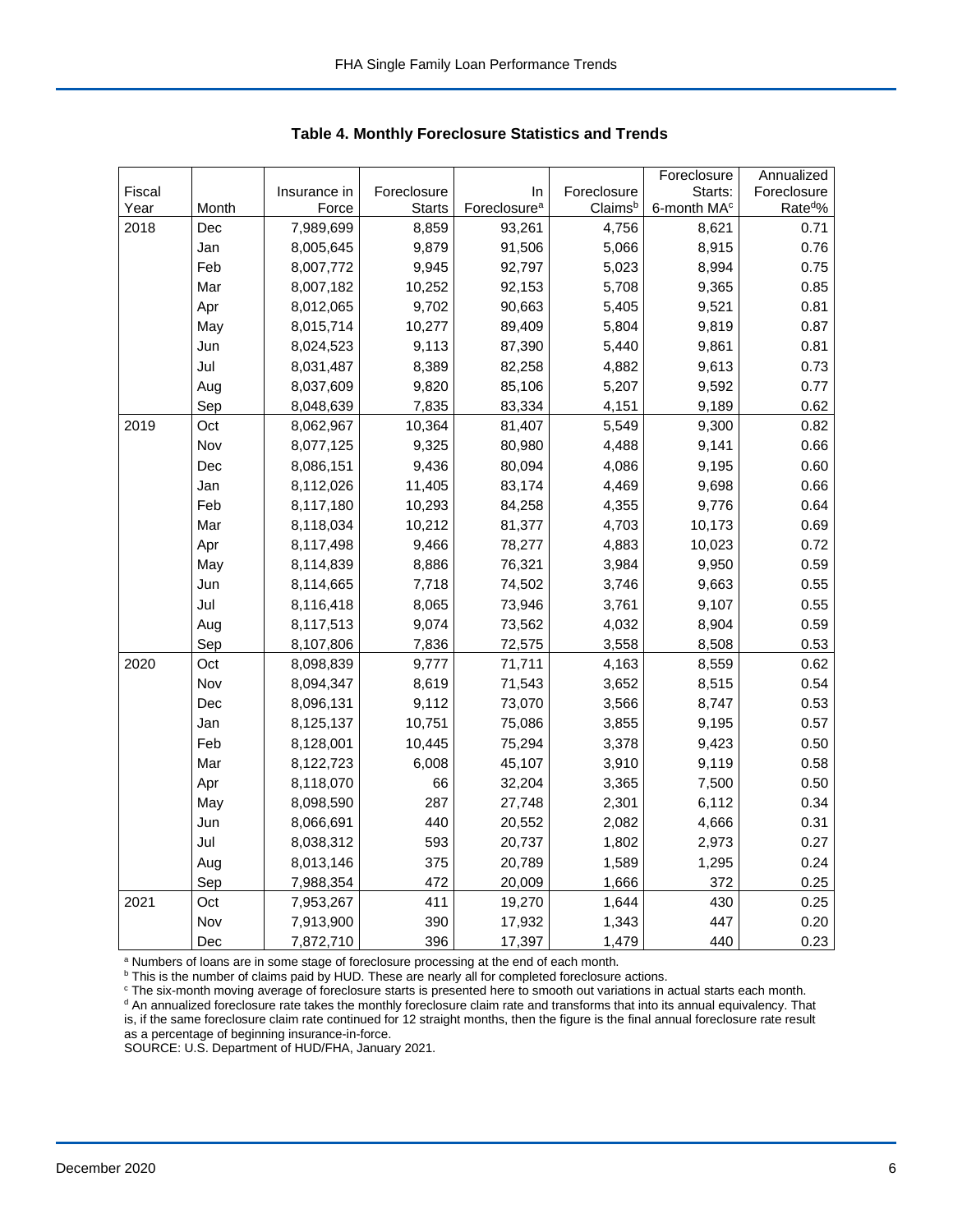|                                |                     |               | Recovery Rates (%) | Percentage Point Change |                        |                       |  |
|--------------------------------|---------------------|---------------|--------------------|-------------------------|------------------------|-----------------------|--|
| Disposition State <sup>b</sup> | <b>Dispositions</b> | November 2020 | October 2020       | November 2019           | From Previous<br>Month | From Previous<br>Year |  |
| <u>US</u>                      | 659                 | 55.4          | 54.9               | 46.1                    | 0.4                    | 9.3                   |  |
| IL                             | 59                  | 28.5          | 22.9               | 21.3                    | 5.6                    | 7.2                   |  |
| NΥ                             | 40                  | 37.3          | 34.4               | 14.4                    | 2.9                    | 22.9                  |  |
| ТX                             | 34                  | 66.4          | 70.8               | 59.0                    | $-4.4$                 | 7.4                   |  |
| PA                             | 31                  | 43.4          | 48.2               | 29.7                    | $-4.7$                 | 13.7                  |  |
| NJ                             | 30                  | 38.9          | 30.6               | 25.0                    | 8.3                    | 13.9                  |  |
| СT                             | 28                  | 57.9          | 58.8               | 40.0                    | $-0.9$                 | 18.0                  |  |
| AL                             | 27                  | 44.1          | 51.3               | 53.4                    | $-7.3$                 | $-9.3$                |  |
| ΜI                             | 26                  | 67.8          | 55.8               | 49.2                    | 11.9                   | 18.5                  |  |
| PR                             | 26                  | 61.0          | 58.6               | 52.4                    | 2.3                    | 8.5                   |  |
| LA                             | 25                  | 41.2          | 48.1               | 41.7                    | $-6.9$                 | $-0.5$                |  |
| OН                             | 25                  | 52.2          | 56.4               | 27.0                    | $-4.2$                 | 25.2                  |  |
| FL                             | 21                  | 78.8          | 74.4               | 61.3                    | 4.4                    | 17.5                  |  |
| IA                             | 20                  | 46.9          | 62.4               | 54.2                    | $-15.6$                | $-7.3$                |  |
| VA                             | 20                  | 83.2          | 58.8               | 60.0                    | 24.5                   | 23.2                  |  |
| МO                             | 19                  | 63.4          | 47.0               | 41.2                    | 16.4                   | 22.2                  |  |
| ΚY                             | 18                  | 64.9          | 55.8               | 40.2                    | 9.1                    | 24.6                  |  |
| ΚS                             | 17                  | 63.4          | 51.0               | 35.7                    | 12.4                   | 27.7                  |  |
| GА                             | 15                  | 75.0          | 58.6               | 62.1                    | 16.4                   | 12.9                  |  |
| WI                             | 12                  | 40.2          | 55.6               | 54.4                    | $-15.4$                | $-14.2$               |  |
| WV                             | 12                  | 42.3          | 45.4               | 29.6                    | $-3.1$                 | 12.6                  |  |
| AR                             | 10                  | 57.1          | 50.2               | 42.2                    | 7.0                    | 14.9                  |  |
| MD                             | 10                  | 54.2          | 60.2               | 51.5                    | $-6.0$                 | 2.7                   |  |
| NΜ                             | 10                  | 58.1          | 65.0               | 46.3                    | $-7.0$                 | 11.7                  |  |
| IN                             | 9                   | 64.2          | 42.2               | 31.2                    | 22.0                   | 33.0                  |  |
| MN                             | 9                   | 85.1          | 50.5               | 50.0                    | 34.6                   | 35.1                  |  |
| SC                             | 9                   | 57.2          | 60.0               | 57.6                    | $-2.8$                 | $-0.4$                |  |
| CO                             | 8                   | 103.7         | 71.1               | 82.4                    | 32.6                   | 21.3                  |  |
| ΜS                             | 8                   | 51.8          | 71.5               | 52.0                    | $-19.6$                | $-0.2$                |  |
| МA                             | 7                   | 42.0          | 66.4               | 41.3                    | $-24.3$                | 0.7                   |  |
| ΝC                             | $\boldsymbol{7}$    | 78.6          | 56.1               | 60.7                    | 22.5                   | 17.9                  |  |
| ОK                             | 7                   | 58.7          | 18.0               | 39.5                    | 40.8                   | 19.3                  |  |
| TN                             | $\overline{7}$      | 88.0          | 70.6               | 72.0                    | 17.3                   | 15.9                  |  |
| WY                             | $\overline{7}$      | 56.1          | 51.6               | 45.0                    | 4.5                    | 11.1                  |  |
| ΑK                             | 5                   | 49.7          | 59.2               | 62.1                    | $-9.5$                 | $-12.4$               |  |
| СA                             | 5                   | 74.4          | 110.5              | 90.9                    | $-36.1$                | $-16.5$               |  |
| SD                             | 5                   | 61.2          | 70.6               | na                      | $-9.3$                 | na                    |  |
| NE                             | 4                   | 36.6          | 55.6               | na                      | $-19.1$                | na                    |  |
| ΑZ                             | 3                   | 109.3         | 59.3               | 55.3                    | 50.0                   | 53.9                  |  |

DE 3 | 58.2 | 5.0 | 49.8 | 53.2 | 8.4

<span id="page-7-0"></span>Tabl e 5. REO R ecovery R ates **Table 5. REO Recovery Rates**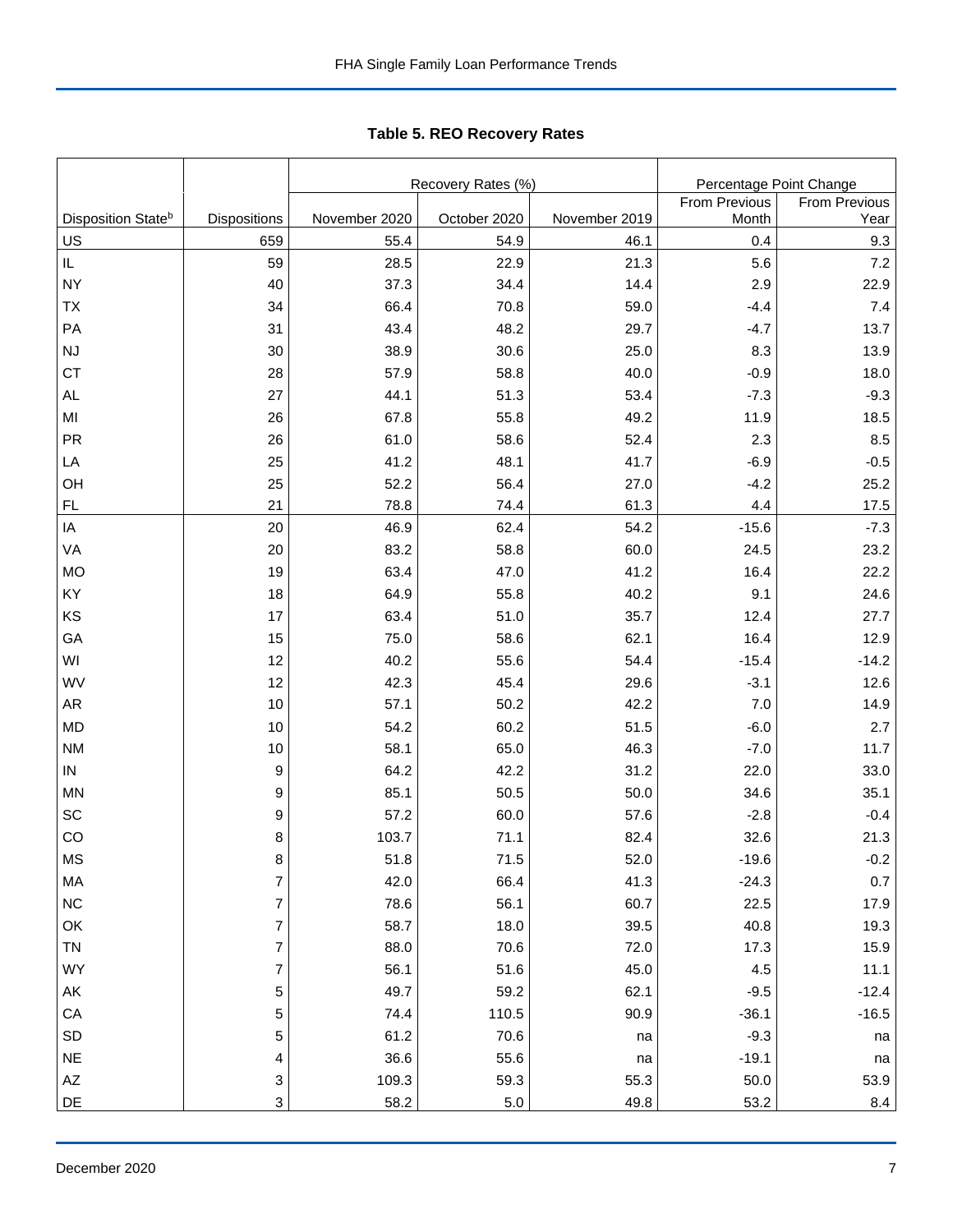|                                |                     |               | Recovery Rates (%) |               | Percentage Point Change |                      |
|--------------------------------|---------------------|---------------|--------------------|---------------|-------------------------|----------------------|
|                                |                     |               |                    |               | From Previous           | <b>From Previous</b> |
| Disposition State <sup>b</sup> | <b>Dispositions</b> | November 2020 | October 2020       | November 2019 | Month                   | Year                 |
| <b>ND</b>                      | 3                   | 44.4          | 41.5               | 54.7          | 2.9                     | $-10.3$              |
| <b>NH</b>                      | 3                   | 67.0          | 100.6              | 6.7           | $-33.5$                 | 60.3                 |
| UT                             | 3                   | 72.8          | 79.9               | 72.4          | $-7.1$                  | 0.4                  |
| <b>WA</b>                      | 3                   | 100.6         | 76.5               | 73.4          | 24.1                    | 27.1                 |
| MT                             | 2                   | 56.4          | 61.0               | 37.4          | $-4.6$                  | 19.0                 |
| <b>NV</b>                      | $\overline{c}$      | 85.6          | 46.0               | 75.3          | 39.6                    | 10.2                 |
| <b>OR</b>                      | 2                   | 73.7          | 74.1               | 72.4          | $-0.5$                  | 1.3                  |
| ME                             |                     | 23.6          | $-38.0$            | na            | 61.6                    | na                   |
| R <sub>l</sub>                 |                     | 72.3          | 99.5               | na            | $-27.2$                 | na                   |
| VT                             |                     | 182.1         | 43.6               | 64.0          | 138.6                   | 118.1                |
| ID                             | 0                   | na            | 147.4              | 73.5          | na                      | na                   |
| VI                             | 0                   | na            | na                 | 45.1          | na                      | na                   |

## **Table 5. REO Recovery Rates**

na = not applicable

<sup>a</sup> Rates are percentages of unpaid loan balance at time of default.

<sup>b</sup> State records are sorted by number of dispositions in the most recent month (largest to smallest).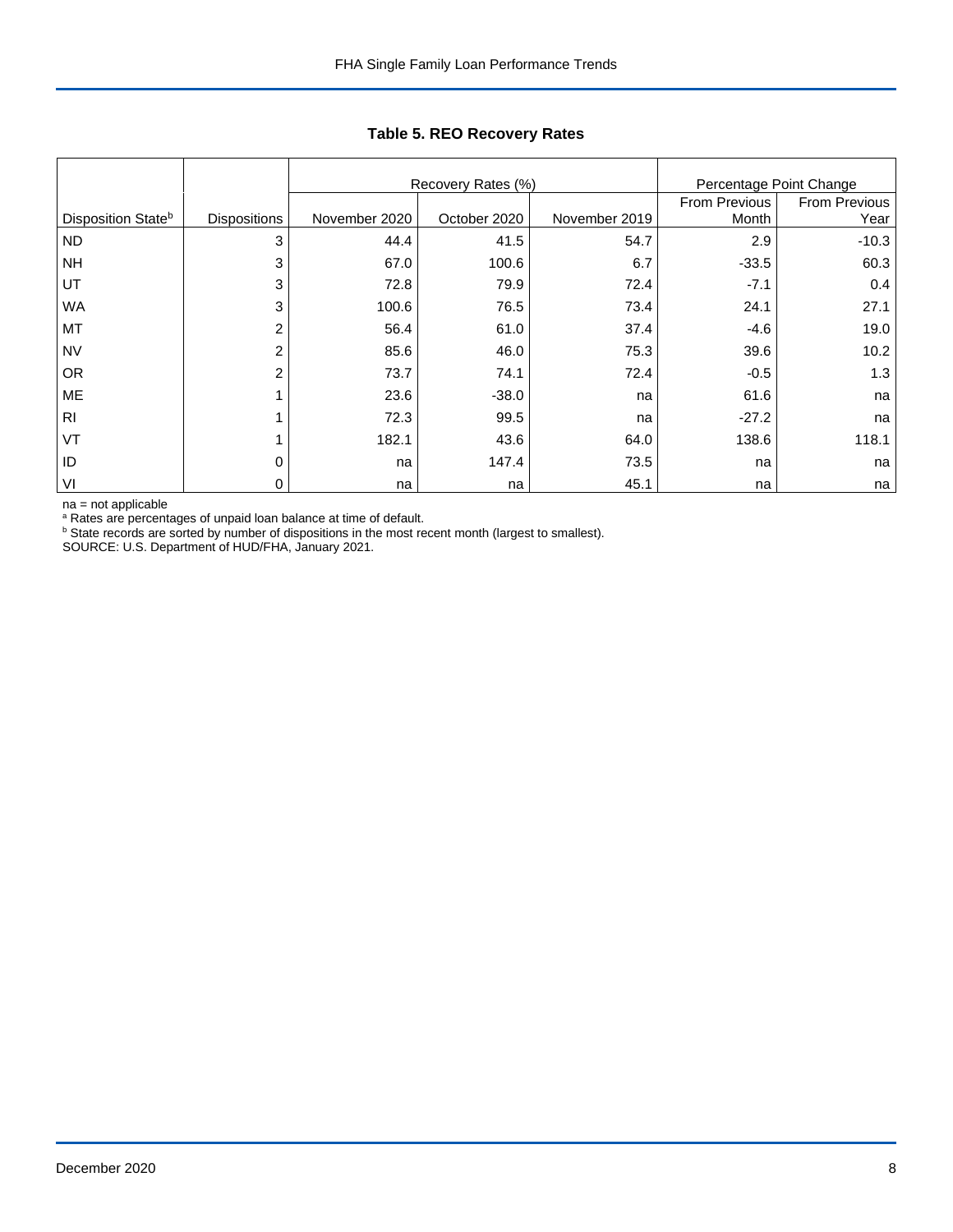|                                     | 2020    |         |         |         |         |                               |                |                                                      |         |         | 2019    |         |         |
|-------------------------------------|---------|---------|---------|---------|---------|-------------------------------|----------------|------------------------------------------------------|---------|---------|---------|---------|---------|
| <b>Disposition Month</b>            | Nov     | Oct     | Sep     | Aug     | Jul     | Jun                           | May            | Apr                                                  | Mar     | Feb     | Jan     | Dec     | Nov     |
|                                     |         |         |         |         |         |                               |                | Loss Components as Percent of Defaulted Loan Balance |         |         |         |         |         |
| Claim Expenses <sup>a</sup> (%)     | 20.78   | 20.74   | 20.74   | 20.40   | 20.73   | 19.43                         | 20.64          | 21.50                                                | 20.93   | 22.02   | 21.78   | 21.36   | 20.50   |
| Holding Costs <sup>b</sup> (%)      | 6.51    | 6.47    | 6.04    | 5.85    | 5.70    | 5.61                          | 5.60           | 5.48                                                 | 5.43    | 5.42    | 5.37    | 5.47    | 5.48    |
| Loss on Collateral <sup>c</sup> (%) | 15.04   | 15.32   | 16.32   | 18.69   | 19.13   | 20.34                         | 20.69          | 19.93                                                | 21.79   | 22.57   | 22.69   | 23.34   | 23.01   |
| Sales Expense (%)                   | 5.24    | 5.55    | 5.58    | 5.28    | 5.08    | 5.09                          | 5.03           | 5.38                                                 | 5.00    | 4.98    | 5.21    | 4.83    | 5.05    |
| Program Discounts <sup>d</sup> (%)  | 0.48    | 0.41    | 0.48    | 0.43    | 0.11    | 0.32                          | 0.27           | 0.42                                                 | 0.25    | 0.15    | 0.47    | 0.15    | 0.38    |
| Net Loss Rate <sup>e</sup> (%)      | 44.65   | 45.09   | 46.03   | 48.63   | 50.69   | 50.29                         | 52.26          | 52.75                                                | 53.93   | 55.15   | 55.28   | 54.87   | 53.92   |
|                                     |         |         |         |         |         | <b>Average Amount</b>         |                |                                                      |         |         |         |         |         |
| Average Dollar Loss (\$)            | 54,251  | 53,771  | 56,720  | 59,302  | 61.872  | 60,915                        | 64,361         | 62,474                                               | 64,531  | 64,778  | 65,910  | 66,671  | 65,463  |
| Average Unpaid Balance (\$)         | 121,508 | 119,260 | 123,226 | 121,957 | 122,071 | 121,121                       | 123,161        | 118,423                                              | 119,648 | 117,459 | 119,227 | 121,518 | 121,399 |
|                                     |         |         |         |         |         | <b>Occurrence Counts</b>      |                |                                                      |         |         |         |         |         |
| Number of Dispositions              | 659     | 970     | 1,034   | 1,243   | 1,537   | 1,745                         | 1,617          | 1,233                                                | 1,523   | 1,507   | 1,463   | 1,309   | 1,206   |
| Number of Discounts                 | 5       | 6       | 12      | 11      | 4       | 10                            | $\overline{7}$ | 10                                                   | 9       | 5       | 11      | 4       | 9       |
| <b>Stage</b>                        |         |         |         |         |         | <b>Average Time in Months</b> |                |                                                      |         |         |         |         |         |
| Delinquencyf                        | 10.1    | 9.7     | 10.1    | 9.6     | 9.9     | 9.7                           | 9.8            | 10.0                                                 | 9.6     | 9.9     | 9.6     | 9.9     | 10.5    |
| Foreclosure <sup>g</sup>            | 13.0    | 13.0    | 12.9    | 12.3    | 12.9    | 11.9                          | 11.8           | 10.9                                                 | 10.9    | 12.4    | 12.0    | 12.1    | 12.1    |
| Deed Transferh                      | 14.9    | 13.6    | 12.9    | 12.2    | 11.7    | 11.1                          | 11.5           | 10.9                                                 | 11.3    | 11.3    | 11.7    | 12.0    | 11.9    |
| <b>REO</b>                          | 5.0     | 5.2     | 5.1     | 4.8     | 4.9     | 4.8                           | 4.7            | 4.5                                                  | 4.5     | 4.5     | 4.5     | 4.5     | 4.5     |
| All Stages                          | 43.0    | 41.4    | 41.0    | 38.8    | 39.3    | 37.3                          | 37.7           | 36.3                                                 | 36.2    | 38.0    | 37.6    | 38.3    | 38.9    |

<span id="page-9-0"></span>**Table 6. REO Components of Loss by Property Disposition Month**

<sup>a</sup> Includes interest on principal.

**b** Management, maintenance, repairs, administration, and security, net of rent and other income.

<sup>c</sup> Value when foreclosed (UPB) minus value received in REO; does not include Streamline refinances.

<sup>d</sup> Rate over all dispositions; effect is greater in the cases where a discount actually is given.

<sup>e</sup> Profit (loss) divided by Unpaid Principal Balance (UPB). The listed cost categories are not exhaustive, and they will not sum to the loss rate

<sup>f</sup> First missed payment to date foreclosure initiated.

<sup>g</sup> Initiation of foreclosure proceedings to auction date.

h Auction date to HUD acquisition date.